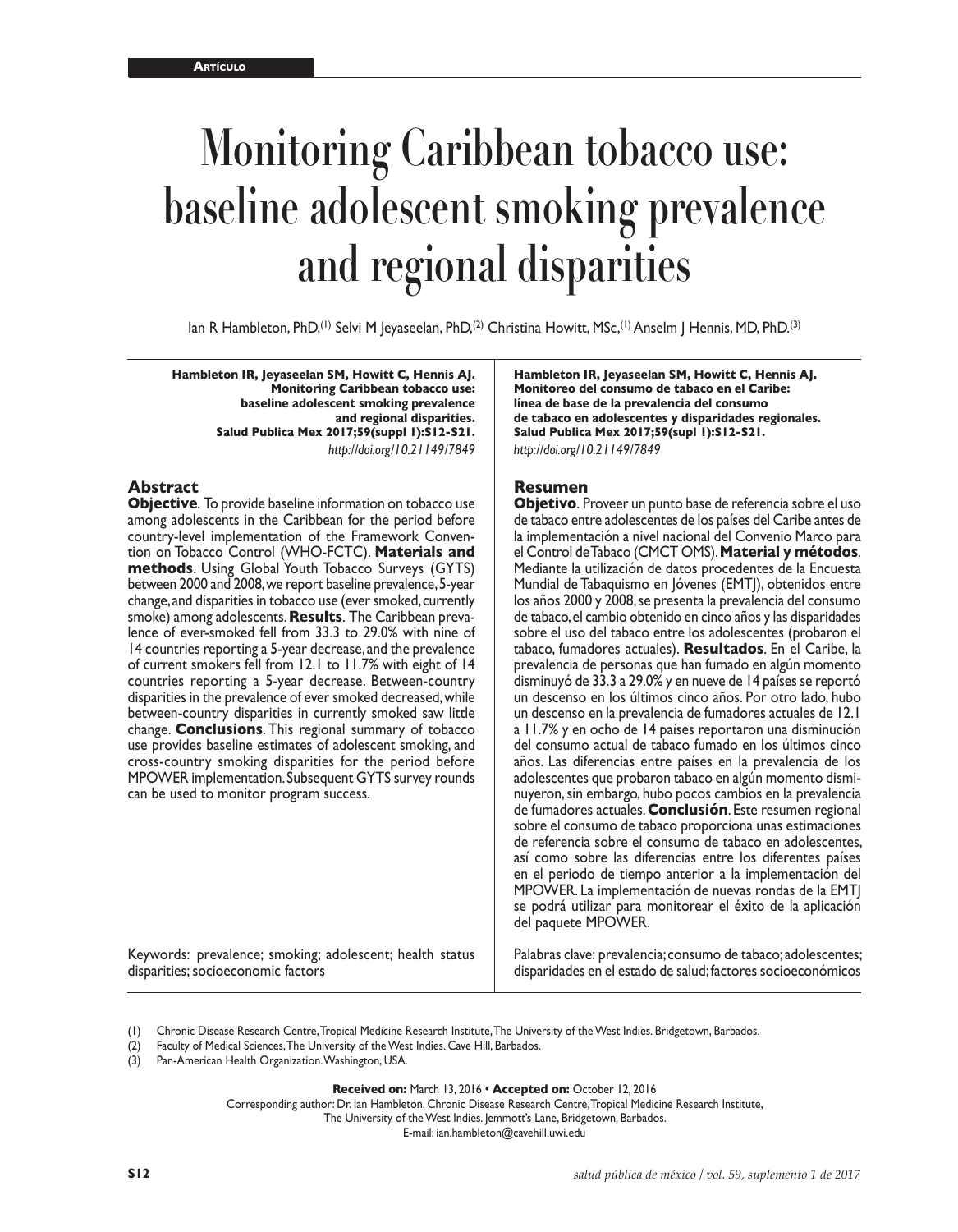In 2012, 21% of the global population aged 15 and<br>above smoked tobacco. Men smoked at five times above smoked tobacco. Men smoked at five times the rate of women; the average rates were 36 and 7%, respectively. Although Caribbean countries are generally below this global average, the region is dominated by small island developing states with limited absolute resources to counter tobacco advertising, promotion and sponsorship. These economic vulnerabilities increase the importance of implementing the World Health Organization Framework Convention on Tobacco Control (WHO-FCTC), and monitoring the effects of these implementation efforts becomes a regional imperative.

Tobacco is a major driver of chronic disease, and is therefore a key target for interventions to limit smoking prevalence and cigarette consumption. Globally, commonly adopted interventions include cigarette taxation, and bans on tobacco advertising, sales to minors, and smoking in public places. In response to the global extent of tobacco use, WHO-FCTC came into force in 2005.<sup>1</sup> The WHO-FCTC is a legally binding treaty in which nation states commit to the development and implementation of a series of evidence-based tobacco control measures. As of 2013, the WHO-FCTC had been ratified by 177 countries globally, including 14 countries in the Caribbean.<sup>2</sup> To assist countries to fulfil their WHO-FCTC obligations, in 2008 the WHO introduced a package of six tobacco control measures to reduce tobacco use (the MPOWER initiative). A key measure in this initiative is to establish monitoring on the magnitude, determinants and consequences of tobacco consumption, for national, regional, and global surveillance.3 These coordinated efforts are timely, with tobacco leading to an estimated 5.7 million deaths in 2010 and with one published scenario suggesting a rise to between 7.4 and 9.7 million deaths by 2030.4,5 The burden of tobacco use is also shifting towards developing economies, with tobacco-related deaths in developed economies projected to decline gently by 2030, but estimated to double in low and middle income countries.5

For much smoking-related chronic disease, the risk of onset increases with smoking duration and cumulative cigarette consumption.<sup>6</sup> Therefore, developing a smoking dependency early in the life-course can adversely influence subsequent morbidity and mortality. Tobacco consumption often begins in adolescence. In the US, almost 90% of adults in the US who smoke on a daily basis tried their first cigarette during adolescence and before 18 years of age. $6 \text{ In } 1999$ , in response to a paucity of information on adolescent tobacco use, the WHO's Tobacco Free Initiative (TFI), and the Centers for Disease Control and Prevention (CDC), and Office on Smoking and Health (OSH) developed the Global

Youth Tobacco Survey (GYTS). In addition to prevalence, the GYTS survey instrument collects information of relevance to monitoring the success of a country's tobacco control programme. The GYTS uses a standardized methodology allowing cross country and regional comparisons.7,8

In this report we provide baseline information on tobacco use among adolescents in the Caribbean for the period before country-level implementation of WHO-FCTC control efforts. Our analysis comprises three parts. First, we report baseline prevalence of tobacco use among adolescents, second, we report prevalence change over a short time period before implementation of MPOWER initiatives in the Caribbean, and third we report regional disparities in these baseline prevalence rates.

# Materials and methods

#### **Survey methods**

The GYTS uses a standardized survey methodology to facilitate cross-country comparisons. Each GYTS sample is selected using a two-stage cluster design (classes within schools), with schools selected using probability proportional to pupil enrolment numbers. Each survey collects tobacco related information from adolescents aged 13 to 15 years of age grouped into several information domains, including prevalence of tobacco use, perceptions and attitudes to tobacco use, access and availability of tobacco, tobacco in the school curriculum, media and advertising, and cessation. Each domain is seen as an important contributor to a comprehensive tobacco control program. Full details of survey methodology is available elsewhere.<sup>7</sup>

#### **Defining the Caribbean**

As acknowledged by Girvan, $9$  a definition for the Caribbean depends not only on geography, but also on historical and socio-political factors.<sup>9</sup> The United Nations definition of the Caribbean includes 30 island territories in the Caribbean basin: 13 independent nations, two unincorporated US territories, five British overseas territories, four overseas French administrative divisions, and six countries or municipalities within the Kingdom of the Netherlands. Four additional territories have been added to this UN definition because of their strong historical and socio-political links to many of the Caribbean island states: Belize in Central America, and the Guianas in north-eastern South America consisting of Guyana, Suriname, and French Guiana, an overseas territory of France.<sup>10</sup>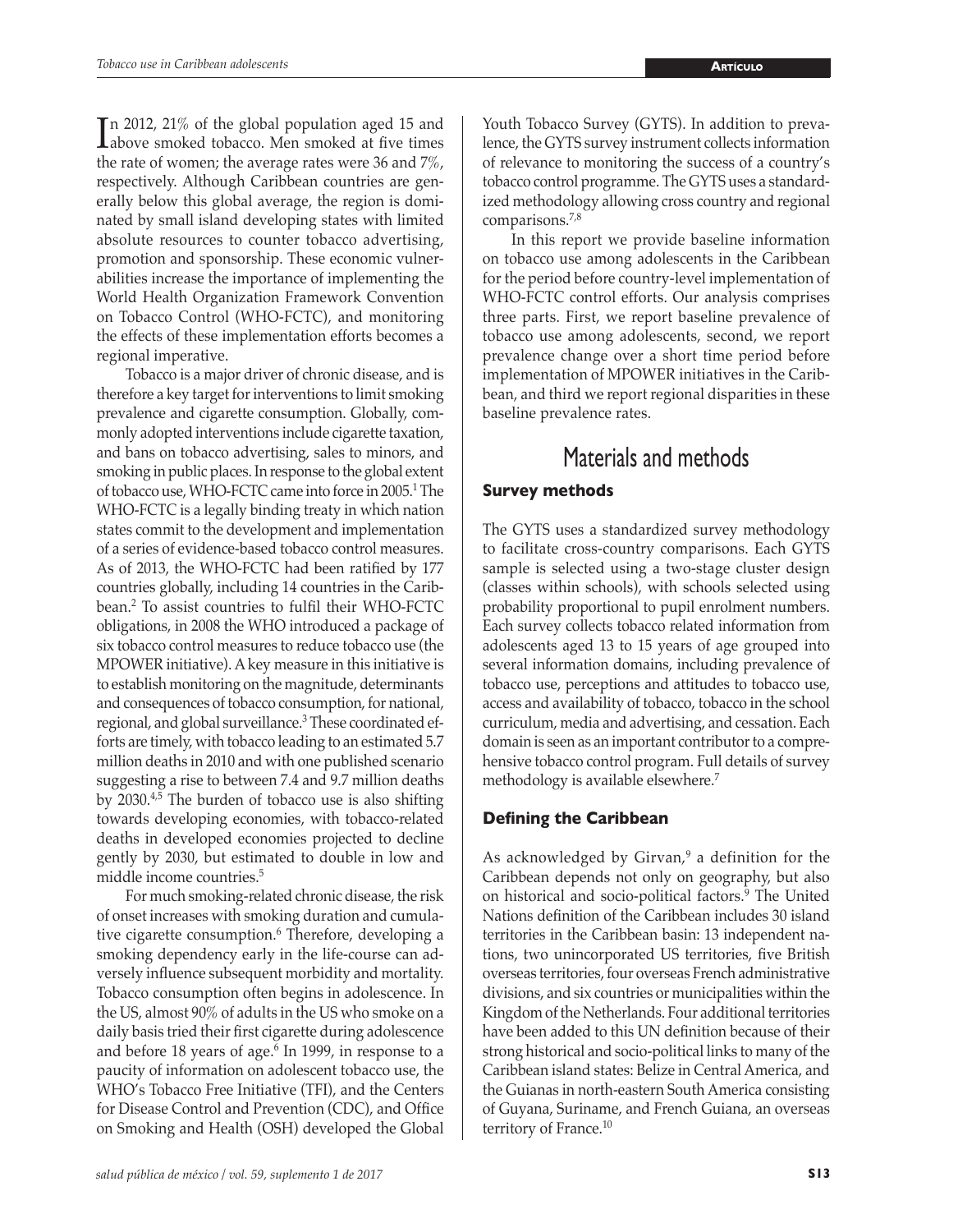#### **Caribbean GYTS**

Because we wanted to provide baseline information on adolescent smoking prior to country-level control efforts, we identified all Caribbean countries with GYTS surveys between 2000 and 2008. To report baseline prevalence and prevalence change over time we restricted countries to those with two GYTS surveys during this time frame. From 30 Caribbean territories, 10 have not conducted a GYTS survey, four have performed one GYTS survey, one has performed two GYTS surveys with only one between 2000 and 2008, and one has performed two GYTS surveys between 2000 and 2008 but has no publically available data. This leaves information on 14 countries with GYTS surveys included in this report. Details of included and excluded countries, along with GYTS survey years, number of participants and response rates are presented in table I. We used two survey questions to describe tobacco use: "Have you ever tried or experimented with cigarette smoking: even one or two puffs?" (ever smoked) and "During the past 30 days (one month), one how many days did you smoke cigarettes?" (identified as a current smoker if participant smoked on one or more days in previous month).

#### **Measuring disparities**

There are many potential disparity measures, and the properties of some of these measures have been summarized in recent reviews.<sup>11-13</sup> This analysis follows current pragmatic advice, presented for cancer disparity research but broadly applicable, to present a suite of disparity measures encompassing both absolute and relative measures.<sup>11</sup> Details of the health disparity measures used in this analysis are provided in Hambleton and colleages.<sup>14</sup> Briefly, four disparity measures are presented: two absolute and two relative measures of disparity, with two measures considered 'simple' (comparing the two countries with the best and worst prevalence rates) and two considered 'complex' (comparing prevalence rates in all countries against a chosen comparator) according to an informal WHO clas-

#### **Table I**

#### **Countries and territories included in <sup>a</sup> definition of the Caribbean with at least two Global Youth Tobacco Surveys (GYTS) between 2000 and 2008, year of survey, grouped into rounds one or two, and response rate for each round**

| Country or territory | Year of GYTS<br>Round 1 | Participants/response<br>rate $(\%)$ | Year of GYTS<br>Round 2 | Participants/response<br>rate $(\%)$ |  |
|----------------------|-------------------------|--------------------------------------|-------------------------|--------------------------------------|--|
| Antigua & Barbuda    | 2000                    | l 183 / 91.7                         | 2004                    | 089 / 91.8                           |  |
| <b>Bahamas</b>       | 2000                    | 1174/68.3                            | 2004                    | 018 / 83.5                           |  |
| Barbados*            | 2002                    | 097 / 84.6                           | 2007                    | 066 / 79.4                           |  |
| Belize               | 2002                    | 016/86.5                             | 2008                    | 75   / 93.9                          |  |
| $Cuba*$              | 2000#                   | 376/91.0                             | $2004 \pm$              | 663 / 91.5                           |  |
| Dominica             | 2000                    | 004 / 86.6                           | 2004                    | 990 / 89.2                           |  |
| Grenada              | 2000                    | 807 / 69.7                           | 2004                    | 216 / 89.3                           |  |
| Guyana               | 2000                    | 603 / 60.6                           | 2004                    | 890 / 78.6                           |  |
| Haiti                | 2000#                   | 039 / 78.0                           | 2005                    | 726 / 39.8                           |  |
| Jamaica              | 2000                    | 256 / 86.5                           | 2006                    | 398 / 79.9                           |  |
| St.Lucia             | 2000                    | 068 / 86.2                           | 2007                    | 836 / 76.1                           |  |
| St.Vincent           | 2000                    | 180 / 78.4                           | 2007                    | 872 / 84.5                           |  |
| Suriname             | 2000                    | 797 / 81.8                           | 2004                    | 020 / 94.4                           |  |
| Trinidad & Tobago    | 2000                    | $2$ 115 / 76.1                       | 2007                    | 802 / 74.0                           |  |

The following countries and territories have not performed a GYTS survey: Anguilla, Aruba, Caribbean Netherlands (refers to Bonaire, Saba, and Sint Eustatius), Cayman Islands, Curaçao, French Guiana, Guadeloupe (includes Saint-Barthélemy and Saint-Martin), Martinique, Sint Maarten, Turks and Caicos Islands The following countries and territories have performed one GYTS survey: Dominican Republic (2004), Montserrat (2000), British Virgin Islands (2001), Puerto Rico The following countries have performed two GYTS surveys, with one between 2000 and 2008: St Kitts & Nevis (2002, 2010)

The following countries and territories have performed two GYTS surveys between 2000 and 2008 but have no publically available data: United States Virgin Islands

\* Also had survey in 1999

‡ Haiti GYTS 2000 sampled schools in Port-au-Prince only. Cuba GYTS 2000 and 2004 sampled schools in Havana only n/a Data or results not yet publically available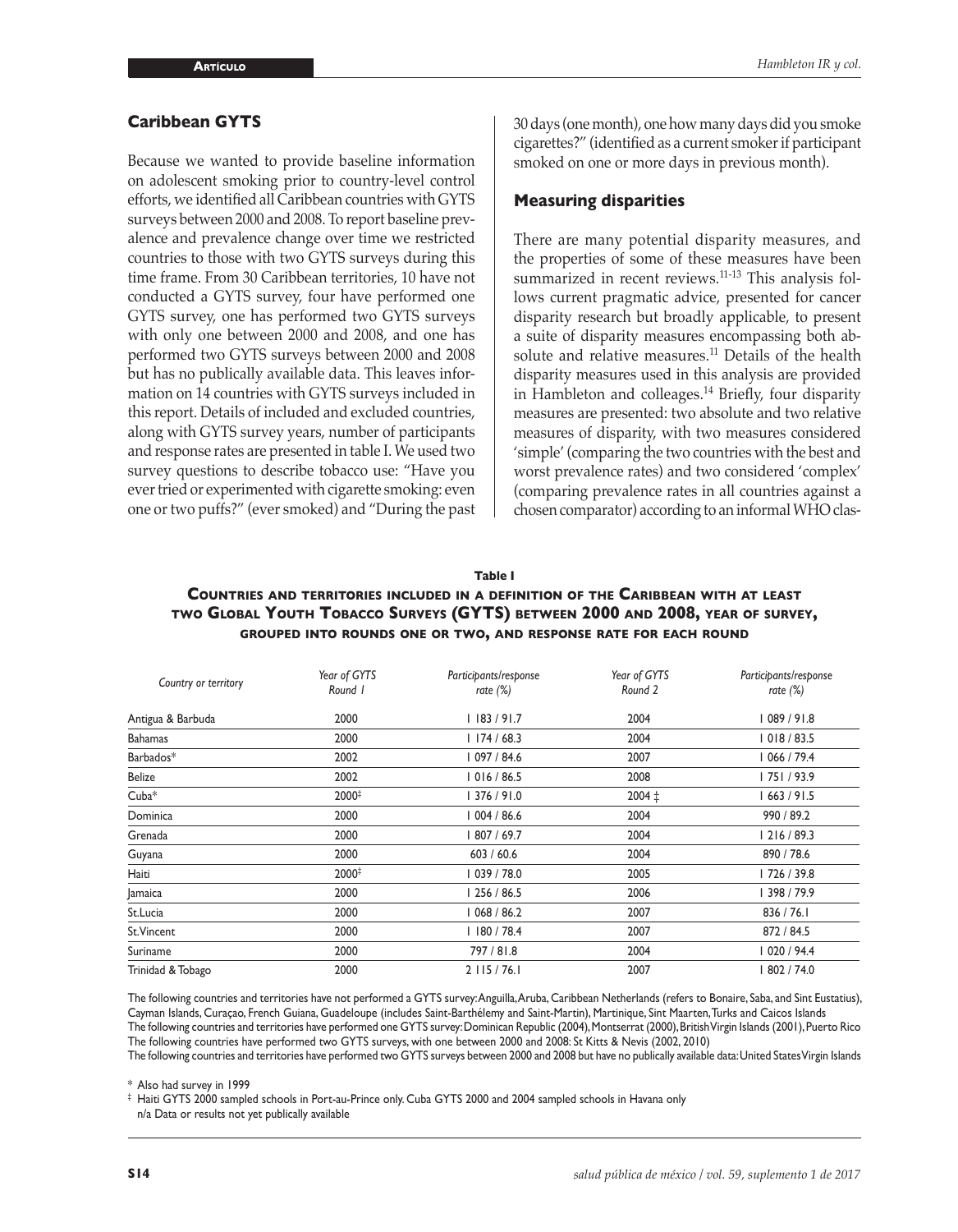sification.<sup>13</sup> The prevalence difference (PD) is a simple absolute disparity measure. It is the arithmetic difference between the two Caribbean countries with the highest and lowest smoking prevalence rate; in other words, it reports the absolute disparity range. The prevalence ratio (PR) is a simple relative disparity measure. It divides the Caribbean country with the best (lowest) prevalence rate by that with the worst (highest) prevalence in each time period; in other words it reports the relative disparity range. Both measures are easy to interpret but ignore the experience of the "non-extreme" Caribbean countries. The absolute mean difference (MD) is an absolute disparity measure. For each Caribbean country it calculates the difference of its prevalence rate from the regional average, adds these differences together and divides by the number of countries. So MD considers all countries in the assessment group. The index of disparity (ID)15 is a relative disparity measure. It is the absolute mean difference, expressed as a percentage of the reference country. For PD, MD, and ID zero means perfect equity (all countries with the same prevalence rate) and for PR one means equity. For all measures, larger positive values indicate increasing smoking rate disparity. Although not guaranteed, consensus across the suite of disparity measures would offer consistent evidence for a particular disparity trend. All measures are appropriate when there is no implicit ordering in the groups being compared, as is the case when comparing countries or world regions.

# **Statistical methods**

In table II, we present prevalence rates for our two survey questions (ever smoke, currently smoke) stratified by country, by survey round and by gender, adjusting for survey design at all times. The number of years between surveys varied from four years to seven years, and we standardized the prevalence change between rounds to be the 5-year change since round one. We then visualized these prevalence rates for boys (figure 1) and girls (figure 2). For this visualization, we present ordered plots of lowest to highest tobacco-use prevalence in survey period one for each country (with 95% confidence intervals) for ever smoked tobacco (figures 1A and 2A) and for currently smoke (figures 1B and 2B). We plotted the joint change in ever smoke and currently smoke prevalence rates between survey round one and survey round two as a scatterplot in figures 1C and 2C. This scatterplot has been divided into four quadrants for interpretation. Countries in the lower-left quadrant have seen a 5-year drop in the prevalence of adolescents reporting that they have "ever-smoked" and "currently smoke" cigarettes (green points). Countries in the upperright quadrant have seen a rise in both prevalence rates (red points), with the remaining two quadrants seeing either a rise in the prevalence of "ever-smoked" or "currently smoke", but not both. We report the statistical significance associated with the 5-year prevalence change of "ever-smoked" and "currently smoke" by country and gender using a univariate test of proportions. With two types of prevalence rate among 14 countries for boys and girls, this creates 60 separate univariate tests of significance, and we control for the possibility of false positive statistical significance using the Šidák inequality.16 Using this adjustment for multiple testing, we must achieve a *p*-value of 0.00085 or smaller to achieve statistical significance at the 5% level. Last, our four health disparity metrics were calculated: two absolute measures (PD, MD) and two relative measures (PR, ID) and reported separately for boys and girls. All analyses were performed using Stata statistical software.\*

# Results

## **Survey details**

We included 28 surveys from 14 countries. The total number of participants was 16 715 in survey round one and 17 337 in survey round two. Country response rates varied between 60.6% and 91.7% in round one (with a median response rate of 83.2%) and between 39.8 and 94.4% in round two (with a median response rate of 84.0%). The number of participants and country response rates are presented in table I.

## **Prevalence: ever smoked cigarettes**

The Caribbean prevalence of ever-smoked cigarettes fell from 33.3% in survey round one to 29.0% in survey round two (37.7 to 32.6% in boys, 29.1 to 25.2% in girls) (table II). Among boys in survey round one, Haiti reported the lowest prevalence of 16.2% (95%CI 11.2 to 23.0%) and Suriname reported the highest prevalence of 57.2% (95%CI 48.4 to 65.4%) (figure 1A). The Caribbean 5-year prevalence change in boys was a 5.2 percentage point decrease, and ranged from an 11.6 percentage point decrease (Suriname) to a 10.8 percentage point increase (Haiti), with 8 of 14 countries reporting a 5-year decrease. After adjustment for multiple testing, two countries (Cuba and Suriname) have seen a statistically significant decrease in the proportion of boys report-

<sup>\*</sup> StataCorp. 2013. Stata: Release 13. Statistical Software. College Station, TX: StataCorp LP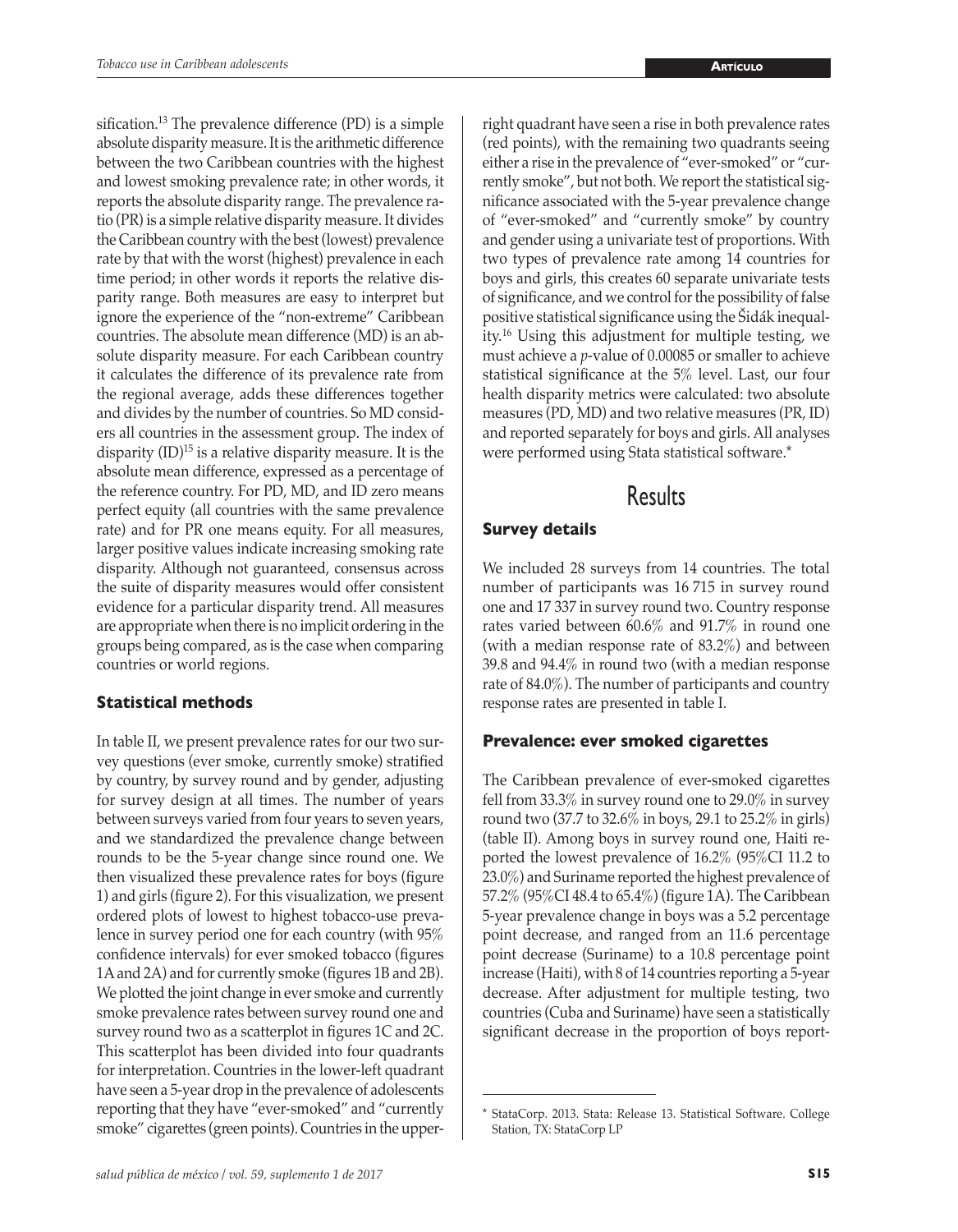#### **Table II Prevalence of students aged 13-15 years who used tobacco during two rounds of the Global Youth Tobacco Survey in the Caribbean, 2000-2008**

| Country                      | Years<br>between | Prevalence among girls and boys<br>combined (%) |      | Prevalence<br>among boys (%)                                                                                                                    |      |      | Prevalence among girls (%) |                        |      |      |             |            |
|------------------------------|------------------|-------------------------------------------------|------|-------------------------------------------------------------------------------------------------------------------------------------------------|------|------|----------------------------|------------------------|------|------|-------------|------------|
|                              |                  |                                                 |      | surveys Period   Period 2 5-year prevalence Period   Period 2 5-year prevalence P-value* Period   Period 2 5-year prevalence P-value*<br>change |      |      | change                     |                        |      |      | change      |            |
| Ever smoked <sup>#</sup>     |                  |                                                 |      |                                                                                                                                                 |      |      |                            |                        |      |      |             |            |
| Antigua & Barbuda            | 4                | 22.0                                            | 19.2 | $-3.6$                                                                                                                                          | 26.1 | 20.4 | $-7.2$                     | 0.005                  | 18.2 | 17.6 | $-0.8$      | 0.74       |
| <b>Bahamas</b>               | $\overline{4}$   | 28.9                                            | 25.3 | $-4.4$                                                                                                                                          | 32.1 | 27.7 | $-5.5$                     | 0.06                   | 25.3 | 23.0 | $-2.9$      | 0.23       |
| <b>Barbados</b>              | 5                | 29.2                                            | 32.4 | 3.3                                                                                                                                             | 32.3 | 40.2 | 7.9                        | 0.01                   | 26.2 | 25.3 | $-0.9$      | 0.74       |
| Belize                       | 6                | 37.9                                            | 26.6 | $-9.4$                                                                                                                                          | 47.4 | 36.2 | $-9.4$                     | 0.003                  | 28.4 | 18.6 | $-8.2$      | 0.001      |
| Cuba                         | 4                | 33.9                                            | 25.5 | $-10.5$                                                                                                                                         | 31.7 | 23.6 | $-10.1$                    | $< 0.001*$             | 36.4 | 27.2 | $-11.4$     | $< 0.001*$ |
| Dominica                     | 4                | 31.5                                            | 32.4 | $  \cdot  $                                                                                                                                     | 37.0 | 36.8 | $-0.2$                     | 0.96                   | 26.6 | 26.2 | $-0.5$      | 0.85       |
| Grenada                      | 4                | 26.9                                            | 33.5 | 8.3                                                                                                                                             | 34.6 | 36.5 | 2.4                        | 0.39                   | 20.4 | 30.8 | 3.1         | $< 0.001*$ |
| Guyana                       | $\overline{4}$   | 26.9                                            | 27.7 | 0.9                                                                                                                                             | 34.0 | 34.7 | 0.9                        | 0.82                   | 21.9 | 20.4 | $-1.8$      | 0.51       |
| Haiti                        | 5                | 25.7                                            | 24.3 | $-1.5$                                                                                                                                          | 16.2 | 27.1 | 10.8                       | $< 0.001*$             | 31.7 | 21.6 | $-10.1$     | $< 0.001*$ |
| <b>Jamaica</b>               | 6                | 33.0                                            | 35.1 | 1.7                                                                                                                                             | 39.3 | 40.8 | 1.3                        | 0.67                   | 27.6 | 29.7 | 1.7         | 0.46       |
| St.Lucia                     | $\overline{7}$   | 34.7                                            | 33.5 | $-0.8$                                                                                                                                          | 41.7 | 44.6 | $2.0$                      | 0.57                   | 29.6 | 25.5 | $-2.9$      | 0.28       |
| St.Vincent                   | $\overline{7}$   | 32.6                                            | 32.4 | $-0.2$                                                                                                                                          | 38.5 | 37.7 | $-0.5$                     | 0.87                   | 26.4 | 27.9 | $  \cdot  $ | 0.69       |
| Suriname                     | 4                | 48.3                                            | 37.4 | $-13.6$                                                                                                                                         | 57.1 | 47.8 | $-11.6$                    | 0.002                  | 41.1 | 27.8 | $-16.6$     | $< 0.001*$ |
| Trinidad & Tobago            | $\overline{7}$   | 38.2                                            | 34.4 | $-2.7$                                                                                                                                          | 46.0 | 37.3 | $-6.2$                     | 0.01                   | 30.4 | 29.9 | $-0.4$      | 0.86       |
| Caribbean average            |                  | 33.3                                            | 29.0 | $-4.3$                                                                                                                                          | 37.7 | 32.6 | $-5.2$                     | $< 0.001*$             | 29.1 | 25.2 | $-3.9$      | $< 0.001*$ |
| Currently smoke <sup>§</sup> |                  |                                                 |      |                                                                                                                                                 |      |      |                            |                        |      |      |             |            |
| Antigua & Barbuda            | 4                | 4.7                                             | 3.5  | $-1.5$                                                                                                                                          | 4.9  | 2.7  | $-2.8$                     | 0.01                   | 4.1  | 4.3  | 0.3         | 0.79       |
| <b>Bahamas</b>               | $\overline{4}$   | 6.5                                             | 5.0  | $-2.0$                                                                                                                                          | 7.9  | 5.9  | $-2.5$                     | 0.12                   | 5.0  | 3.5  | $-1.8$      | 0.13       |
| <b>Barbados</b>              | 5                | 6.6                                             | 10.9 | 4.4                                                                                                                                             | 7.1  | 13.3 | 6.2                        | 0.001                  | 6.1  | 8.8  | 2.7         | 0.09       |
| <b>Belize</b>                | 6                | 13.7                                            | 7.5  | $-5.2$                                                                                                                                          | 17.5 | 11.1 | $-5.3$                     | 0.02                   | 9.9  | 4.3  | $-4.6$      | 0.003      |
| Cuba                         | 4                | 13.9                                            | 9.6  | $-5.4$                                                                                                                                          | 14.9 | 8.5  | $-8.1$                     | $< 0.001$ <sup>#</sup> | 12.8 | 10.7 | $-2.6$      | 0.12       |
| Dominica                     | 4                | 11.0                                            | 10.8 | $-0.2$                                                                                                                                          | 12.3 | 10.9 | $-1.7$                     | 0.43                   | 9.2  | 9.2  | $-0.1$      | 0.97       |
| Grenada                      | 4                | 7.5                                             | 9.7  | 2.8                                                                                                                                             | 8.6  | 10.3 | 2.1                        | 0.22                   | 6.1  | 9.2  | 3.8         | 0.004      |
| Guyana                       | 4                | 7.5                                             | 7.6  | 0.1                                                                                                                                             | 10.4 | 10.0 | $-0.5$                     | 0.85                   | 5.9  | 5.2  | $-0.9$      | 0.55       |
| Haiti                        | 5                | 11.8                                            | 12.7 | 0.9                                                                                                                                             | 9.8  | 12.8 | 3.0                        | 0.14                   | 12.8 | 12.7 | $-0.1$      | 0.97       |
| <b>Jamaica</b>               | 6                | 14.6                                            | 14.4 | $-0.2$                                                                                                                                          | 18.2 | 18.7 | 0.4                        | 0.85                   | 111  | 10.4 | $-0.6$      | 0.72       |
| St.Lucia                     | 7                | 9.0                                             | 2.1  | 2.2                                                                                                                                             | 10.7 | 15.7 | 3.6                        | 0.14                   | 7.7  | 9.3  | 1.2         | 0.47       |
| St.Vincent                   | 7                | 12.9                                            | 11.2 | $-1.2$                                                                                                                                          | 15.9 | 13.4 | $-1.7$                     | 0.46                   | 10.2 | 8.9  | $-0.9$      | 0.62       |
| Suriname                     | 4                | 10.1                                            | 6.6  | $-4.4$                                                                                                                                          | 13.6 | 8.8  | $-6.1$                     | 0.01                   | 6.7  | 4.6  | $-2.6$      | 0.05       |
| Trinidad & Tobago            | $\overline{7}$   | 11.7                                            | 12.3 | 0.5                                                                                                                                             | 15.4 | 13.8 | $-1.1$                     | 0.53                   | 7.6  | 9.9  | 1.7         | 0.19       |
| Caribbean average            |                  | 2.1                                             | 11.7 | $-0.4$                                                                                                                                          | 14.9 | 3.1  | $-1.8$                     | 0.002                  | 9.4  | 10.3 | 0.9         | 0.04       |

\* P Values. After adjustment for multiple testing, a p-value of 0.00085 or smaller must be achieved for statistical significance at the 5% level

‡ Ever-Smoked. Survey question: "Have you ever tried or experimented with cigarette smoking: even one or two puffs?"

§ Currently smoke. Survey question: "During the past 30 days (one month), one how many days did you smoke cigarettes?" (identified as a current smoker if participant smoked on 1 or more days in previous month)

ing that they have ever-smoked cigarettes (*p*<0.001 in each case). Among girls in survey round one, Antigua reported the lowest prevalence of 18.2% (95% CI 14.7 to 22.3%) and Suriname reported the highest prevalence of 41.1% (95% CI 35.5 to 46.9%) (figure 2A). The Caribbean

5-year prevalence change in girls was a 3.9 percentage point decrease, and ranged from a 16.6 percentage point decrease (Suriname) to a 13.1 percentage point increase (Grenada), with 9 of 14 countries reporting a 5-year decrease. After adjustment for multiple testing, three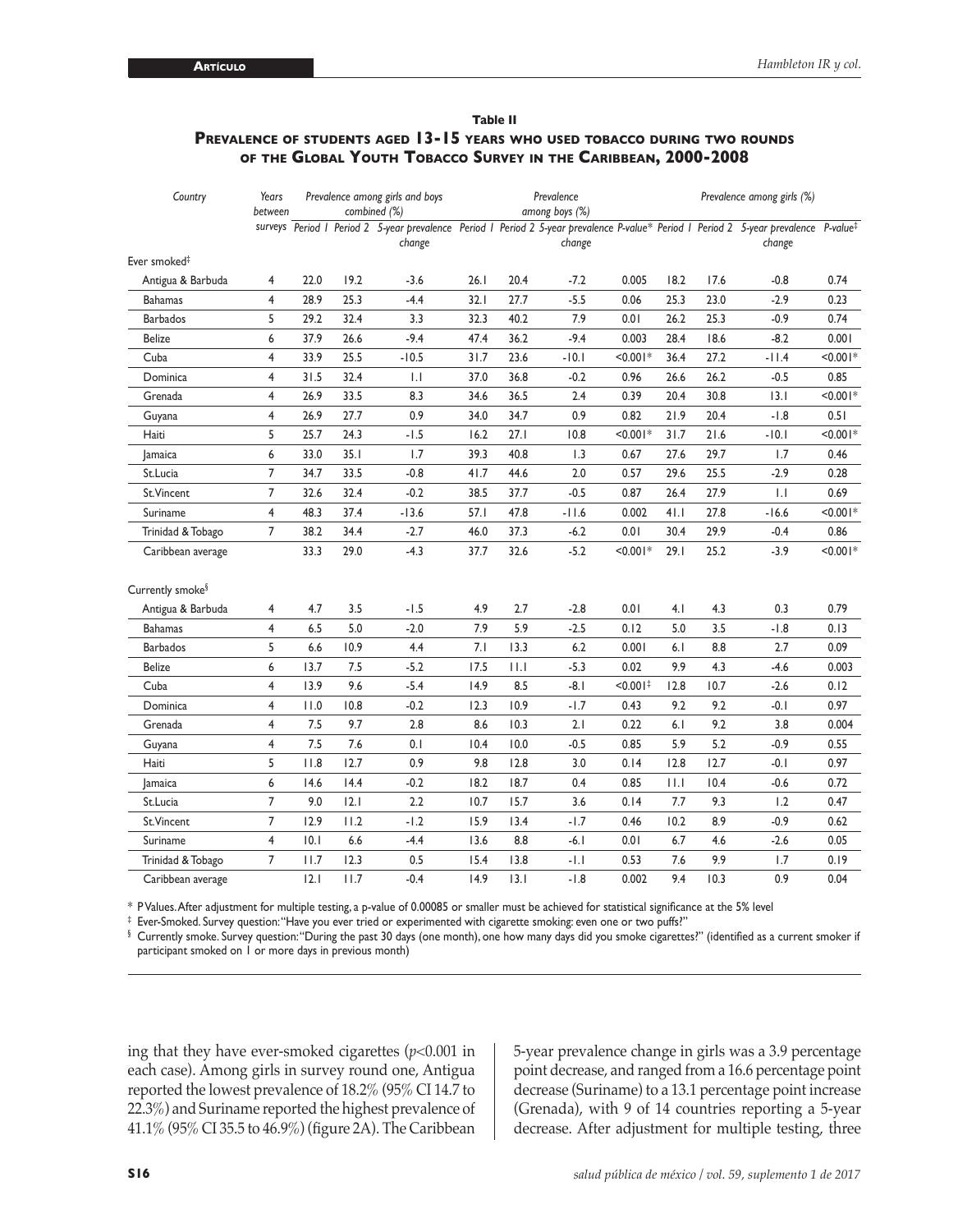countries have seen a statistically significant decrease (Cuba, Suriname and Haiti) and one has seen a statistically significant increase (Grenada) in the proportion of girls reporting that they have ever-smoked cigarettes (*p*<0.001 in each case).

#### **Prevalence: current cigarette smoking**

The Caribbean prevalence of currently-smoke cigarettes fell from 12.1% in survey round one to 11.7% in survey round two (falling from 14.9 to 13.1% in boys, rising from 9.4 to 10.3% in girls) (table II). Among boys in survey round one, Antigua reported the lowest prevalence of 4.9% (95%CI 3.2 to 7.5%) and Jamaica reported the highest prevalence of 18.2% (95%CI 14.3 to 22.9%) (figure 1B). The Caribbean 5-year prevalence change in boys was a 1.8 percentage point decrease, and ranged from an 8.1 percentage point decrease (Cuba) to a 6.2 percentage point increase (Barbados), with 9 of 14 countries reporting a 5-year decrease. After adjustment for multiple testing, one country (Cuba) has seen a statistically significant decrease in the proportion of boys reporting that they currently smoke  $(p<0.001)$ . Among girls in survey round one, Antigua reported the lowest prevalence of 4.1% (95% CI 2.5 to 6.5%) and Cuba and Haiti reported the joint highest prevalence of 12.8% (Cuba 95%CI 9.7 to 16.8%, Haiti 95%CI 7.9 to 20.1%) (figure 2B). The Caribbean 5-year prevalence change in girls was a 0.9 percentage point increase, and ranged from a 4.6 percentage point decrease (Belize) to a 3.8 percentage point increase (Grenada), with 9 of 14 countries reporting a 5-year decrease. After adjustment for multiple testing, no countries report a statistically significant change in the proportion of girls reporting that they currently smoke.

#### **Prevalence: joint 5-year change in ever smoked and currently smoke**

The joint 5-year change in the prevalence of ever-smoked and currently smoke is graphed in figure 1C for boys and in figure 2C for girls. Among boys, eight countries



Note: UN 3 digit country codes are used to highlight country prevalence change between periods 1 and 2. ATG= Antigua & Barbuda, BHS= Bahamas, BRB= Barbados, BLZ= Belize, CUB= Cuba, DMA= Dominica, GRD= Grenada, GUY= Guyana, HTI= Haiti, JAM= Jamaica, LCA= St. Lucia, VCT= St. Vincent & the Grenadines, SUR= Suriname, TTO= Trinidad & Tobago, CAR= Caribbean region

**Figure 1. Smoking prevalence during survey round 1 among boys aged 13-15 years, measured using two indicators (ever smoked, even one or two puffs, and currently smoke) and the joint change in smoking prevalence between survey rounds 1 and 2, among 14 Caribbean nations during two successive Global Youth Tobacco Surveys (2000-2008)**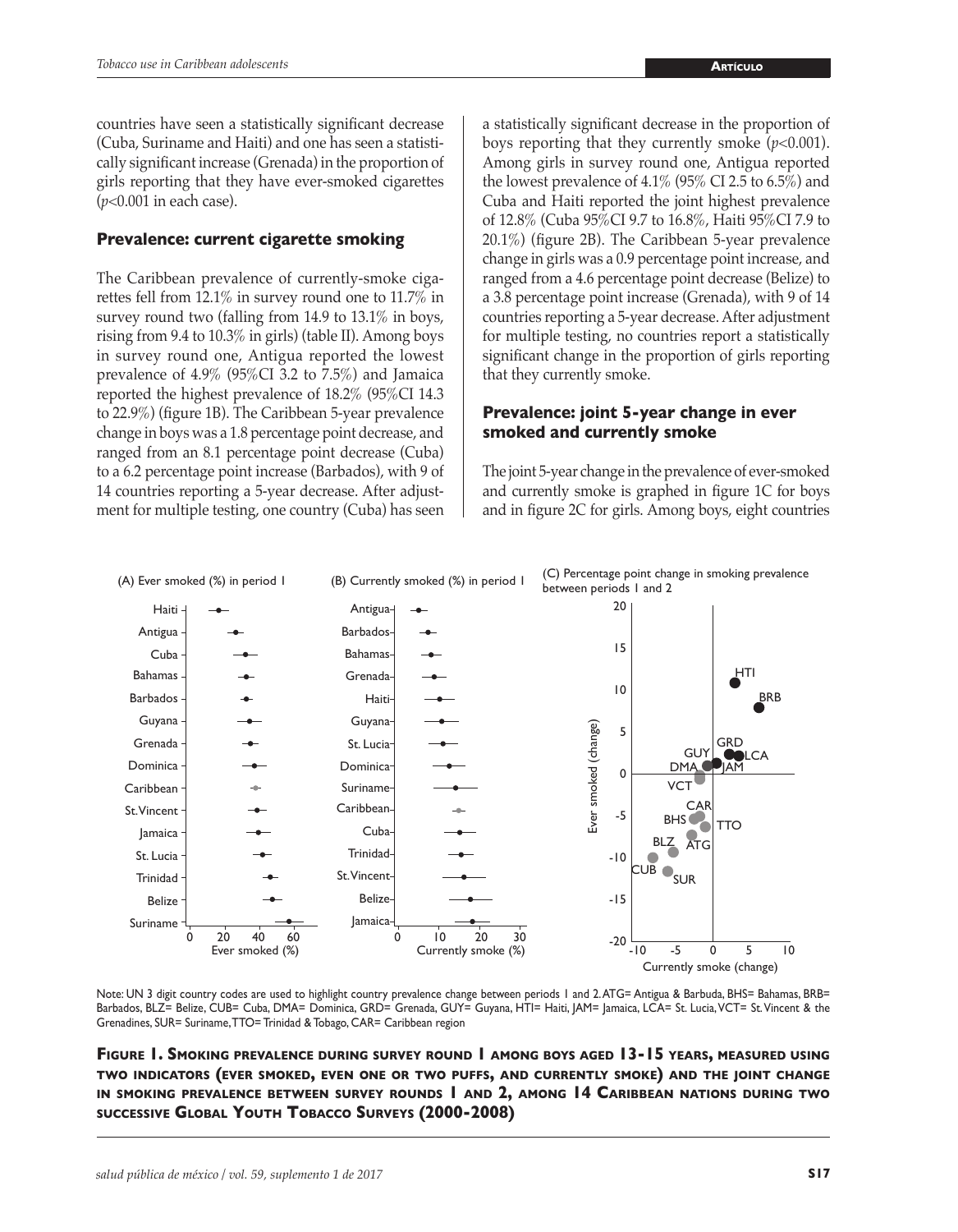

Note: UN 3 digit country codes are used to highlight country prevalence change between periods 1 and 2. ATG= Antigua & Barbuda, BHS= Bahamas, BRB= Barbados, BLZ= Belize, CUB= Cuba, DMA= Dominica, GRD= Grenada, GUY= Guyana, HTI= Haiti, JAM= |amaica, LCA= St. Lucia, VCT= St. Vincent & the Grenadines, SUR= Suriname, TTO= Trinidad & Tobago, CAR= Caribbean region

**Figure 2. Smoking prevalence during survey round 1 among girls aged 13-15 years, measured using two indicators (ever smoked, even one or two puffs, and currently smoke) and the joint change in smoking prevalence between survey rounds 1 and 2, among 14 Caribbean nations during two successive Global Youth Tobacco Surveys.**

reported a joint 5-year decrease in ever-smoke and currently-smoke, and five countries reported a joint increase in these prevalence rates (figure 1C). This figure highlights those countries with larger joint prevalence decreases (Cuba, Suriname, Belize) and those with larger joint prevalence increases (Haiti, Barbados). Among girls, seven countries reported a joint 5-year decrease in eversmoke and currently-smoke, and one country reported a joint increase in these prevalence rates (figure 2C). This figure highlights those countries with larger joint prevalence decreases (Cuba, Suriname, Belize) and one country with a large joint prevalence increase (Grenada).

#### **Prevalence: between-country disparities**

Considering boys and girls separately, between-country disparities among adolescents that have ever smoked have decreased while disparities among current smokers saw little change (table III). In boys ever-smoked

absolute disparity metrics dropped by 14.4 percentage points (PD) and 5.2 percentage points (MD), and currently smoke absolute disparity metrics increased by 3.2 percentage points (PD) and 1.8 percentage points (MD). In girls ever-smoked absolute disparity metrics dropped by 6.9 percentage points (PD) and 2.3 percentage points (MD), and currently smoke absolute disparity metrics increased by 0.8 percentage points (PD) and 0.7 percentage points (MD).

# **Discussion**

#### **Adolescent smoking: prevalence in the Caribbean**

In Caribbean adolescents, there were modest reductions in the prevalence of ever-smoked cigarettes and of current smokers over a 5-year period. Overall, the prevalence of ever-smoked cigarettes fell from 33.3 to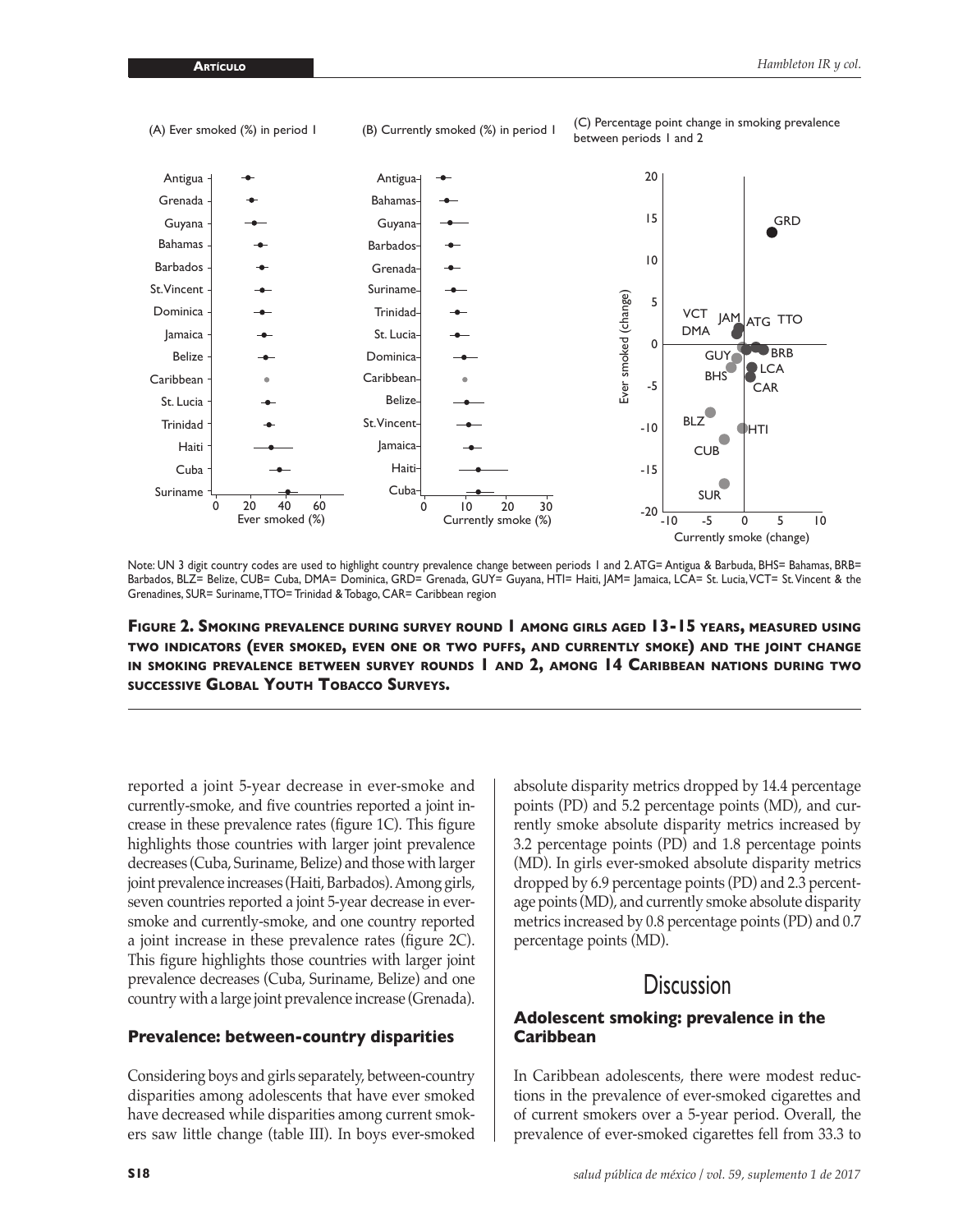| Table III                                                                                        |  |  |  |  |  |
|--------------------------------------------------------------------------------------------------|--|--|--|--|--|
| <b>DISPARITY INDICES FOR GIRLS AND BOYS AGE 13-15 YEARS FROM 14 CARIBBEAN COUNTRIES WHO USED</b> |  |  |  |  |  |
| TOBACCO DURING TWO ROUNDS OF THE GLOBAL YOUTH TOBACCO SURVEY (2000-2008)                         |  |  |  |  |  |

| Ever smoked?     | Absolute disparity       |        |                  | Relative disparity |         |  |
|------------------|--------------------------|--------|------------------|--------------------|---------|--|
|                  | Boys                     | Girls  | <b>INDEX</b>     | Boys               | Girls   |  |
|                  | Prevalence difference    |        |                  | Prevalence ratio   |         |  |
| Period I         | 40.9                     | 22.9   | Period I         | 3.5                | 2.3     |  |
| Period 2         | 26.5                     | 16.0   | Period 2         | 2.4                | 1.9     |  |
| Change           | $-14.4$                  | $-6.9$ | Change           | $-1.1$             | $-0.3$  |  |
|                  | Mean absolute difference |        |                  | Index of disparity |         |  |
| Period I         | 22.0                     | 10.4   | Period I         | 136.1              | 57.4    |  |
| Period 2         | 16.9                     | 8.1    | Period 2         | 88.8               | 46.7    |  |
| Change           | $-5.2$                   | $-2.3$ | Change           | $-47.4$            | $-10.7$ |  |
| Currently smoke? | Absolute disparity       |        |                  | Relative disparity |         |  |
|                  | Boys                     | Girls  | <b>INDEX</b>     | Boys               | Girls   |  |
|                  | Prevalence difference    |        | Prevalence ratio |                    |         |  |
| Period I         | 13.3                     | 8.7    | Period I         | 3.7                | 3.1     |  |
| Period 2         | 16.5                     | 9.5    | Period 2         | 8.9                | 4.0     |  |
| Change           | 3.2                      | 0.8    | Change           | 5.1                | 0.8     |  |
|                  | Mean absolute difference |        |                  | Index of disparity |         |  |
| Period I         | 7.8                      | 4.5    | Period I         | 158.3              | 109.9   |  |
| Period 2         | 9.6                      | 5.2    | Period 2         | 456.5              | 162.9   |  |
| Change           | 1.8                      | 0.7    | Change           | 298.2              | 53.0    |  |

29.0%, and the prevalence of current smokers fell slightly from 12.1 to 11.7%. Considering the countries and territories individually, statistically significant decreases in "ever-smoked" were seen for both boys and girls in Cuba and Suriname, and for girls in Haiti. Only one country (Cuba) saw a statistically significant decrease in current smoking in boys. This minimal progress in tobacco smoking reduction is not surprising, as the period considered was relatively short, and preceded the ratification of the WHO-FCTC and implementation of MPOWER initiatives in the Caribbean. Therefore, these rates should be interpreted as a baseline for subsequent Caribbean monitoring of adolescent tobacco use.

## **Adolescent smoking: Caribbean prevalence in context**

Presenting median Caribbean smoking rates for boys and girls together allows a direct comparison with published global rates.7 For survey round one (years 2000-2002) and two (years 2004-2007) regional rates were 32.1 and 32.4% for "ever smoked" and 10.6 and 10.3% for "currently smoke". Global rates between 1999 and 2001 were 33.0% for "ever smoked" and 13.9% for currently smoke. The proportion of Caribbean adolescents who had ever tried

tobacco matched the global average, while the proportion of current smokers was slightly below the global average. Recognising within-region variation, nine out of 14 Caribbean countries were at or lower than the global average (ever smoked) while 13 out of 14 were at or lower than the global average for current smokers.

## **Adolescent smoking: between-country disparities in the Caribbean**

Between-country disparities in "ever-smoked" reduced over the 5-year assessment interval. In boys absolute disparity metrics decreased by 14.4 percentage points (PD) and by 5.2 percentage points (MD), and in girls absolute disparity metrics decreased by 6.9 percentage points (PD) and by 2.3 percentage points (MD). These decreases were primarily due to large 5-year prevalence rate decreases among three countries with initially high rates for either boys, or girls or both (Suriname, Cuba, Belize). There was little change in between-country disparities among current smokers. The Declaration of Port-of-Spain, issued in 2007, calls for unity amongst Caribbean Community member states in the response to non-communicable diseases (NCDs). The persistent adolescent smoking differences between Caribbean countries complicates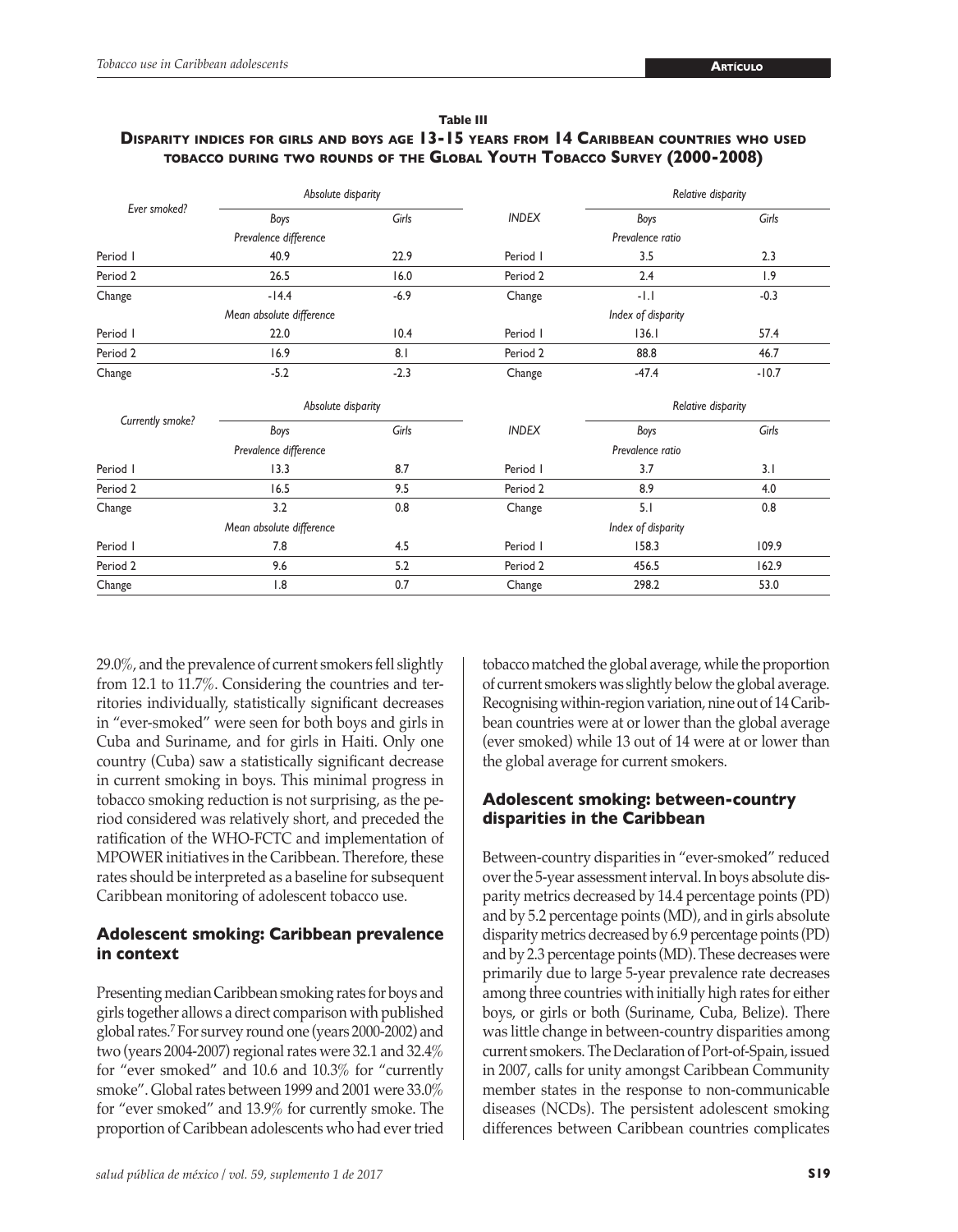the regional commitment to a coordinated public-health response, reminding us that public health interventions should be tailored to individual countries to be most effective.17,18 These baseline disparities were examined over a short time period and were relatively small in many countries, and should be viewed as initial values for the purpose of future monitoring.

## **WHO-FCTC in the Caribbean**

The WHO-FCTC was introduced in 2005 and the associated MPOWER toolkit for implementation was launched three years later. In the Caribbean, two rounds of GYTS were conducted prior to launch of the MPOWER initiative. Of the fourteen countries who had two surveys in this pre-MPOWER period (2008 or earlier), ten had signed and ratified the WHO-FCTC between the two survey rounds, two countries ratified post-2008 (Bahamas, Saint Vincent & the Grenadines), and two countries had signed but not ratified the WHO-FCTC (Haiti, Cuba). It is now a decade since the launch of the WHO-FCTC and more than half of the world's countries have implemented at least one MPOWER measure at the highest level of achievement.<sup>19</sup> By region, South and Central America have the highest proportion of countries with at least one MPOWER implantation (17 out of 19 countries, 89%), followed by Europe (39 out of 53 countries, 74%), Western Pacific (20 out of 27.74%), Eastern Mediterranean (13 out of 23.57%), South-East Asia (6 out of 11.55%), Africa (14 out of 47.30%), and the Caribbean (4 out of 16.25%). In the Caribbean, Barbados, Jamaica, Trinidad & Tobago, and Suriname have implemented smoke-free public places. Additionally, Jamaica has implemented warnings on cigarette packaging, and Suriname has implemented a ban on tobacco advertising. Further GYTS monitoring is planned for the Caribbean, and Caribbean MPOWER initiatives are critical to accompany the substantial regional monitoring efforts.

#### **Data limitations**

The GYTS survey provides a standardized regimen for data collection and processing. Nevertheless, variations between country data collection effort inevitably exist and this is partly reflected in survey response rates, which vary from 60.6 to 91.7% in survey round one (median 83.2%) and from between 39.8 to 94.4% in round two (median 84.0%). Moreover, in population surveys such as the GYTS, self-reported data are typically used to monitor population trends in cigarette smoking, and are subject to reporting biases.20,21 Objective assessment of smoking status for current smokers exists, with urinary cotinine suggesting generally higher prevalence

than self-report,<sup>22</sup> but with the extent of the difference varying by country.23 Nevertheless, for much of the world, with limited absolute resources to monitor a range of disease risk factors and outcomes, tobacco use self-report –even if conservatively underestimating– represents a pragmatic data collection option for monitoring through time.

# **Conclusions**

The GYTS remains the single source of adolescent smoking, continues to be conducted regularly throughout the Caribbean, and is the key data source for regional monitoring of adolescent tobacco use. This national and regional summary of GYTS tobacco use provides baseline estimates of adolescent smoking, and crosscountry disparities in smoking for the period before country-level implementation of MPOWER. Information generated from subsequent GYTS survey rounds can be can be used to stimulate the development of tobacco control programs and to subsequently monitor program success.

#### **Acknowledgments**

The project described was partially supported by Grant Number U24MD006959 from the National Institute On Minority Health And Health Disparities. The content is solely the responsibility of the authors and does not necessarily represent the official views of the National Institute On Minority Health And Health Disparities or the National Institutes of Health.

*Declaration of conflict of interests*. The authors declare that they have no conflict of interests.

#### **References**

1. World Health Organization. WHO Framework Convention on Tobacco Control. Geneva: WHO, 2003 [accessed on July 31, 2015]. Available in: [http://www.who.int/fctc/text\\_download/en/index.html](http://www.who.int/fctc/text_download/en/index.html)

2. World Health Organization. WHO Report on the Global Tobacco Epidemic. Geneva: WHO, 2013 [accessed on July 31 2015]. Available in: [http://](http://www.who.int/tobacco/global_report/2013/en/) [www.who.int/tobacco/global\\_report/2013/en/](http://www.who.int/tobacco/global_report/2013/en/)

3. World Health Organization. Tobacco Free Initiative (TFI). MPOWER in Action 2013. Geneva: WHO, 2013 [accessed on July 31, 2015]. Available in: [http://www.who.int/tobacco/mpower/publications/brochure\\_2013/en/](http://www.who.int/tobacco/mpower/publications/brochure_2013/en/) 4. Lim SS, Vos T, Flaxman AD, Danaei G, Shibuya K, Adair-Rohani H, *et al*.

A comparative risk assessment of burden of disease and injury attributable to 67 risk factors and risk factor clusters in 21 regions, 1990-2010: a systematic analysis for the Global Burden of Disease Study 2010. Lancet 2012;380(9859):2224-2260. [http://dx.doi.org/10.1016/S0140-](http://dx.doi.org/10.1016/S0140-6736(12)61766-8) [6736\(12\)61766-8](http://dx.doi.org/10.1016/S0140-6736(12)61766-8)

5. Mathers CD, Loncar D. Projections of global mortality and burden of disease from 2002 to 2030. PLoS medicine 2006;3(11):e442. [https://doi.](https://doi.org/10.1371/journal.pmed.0030442) [org/10.1371/journal.pmed.0030442](https://doi.org/10.1371/journal.pmed.0030442)